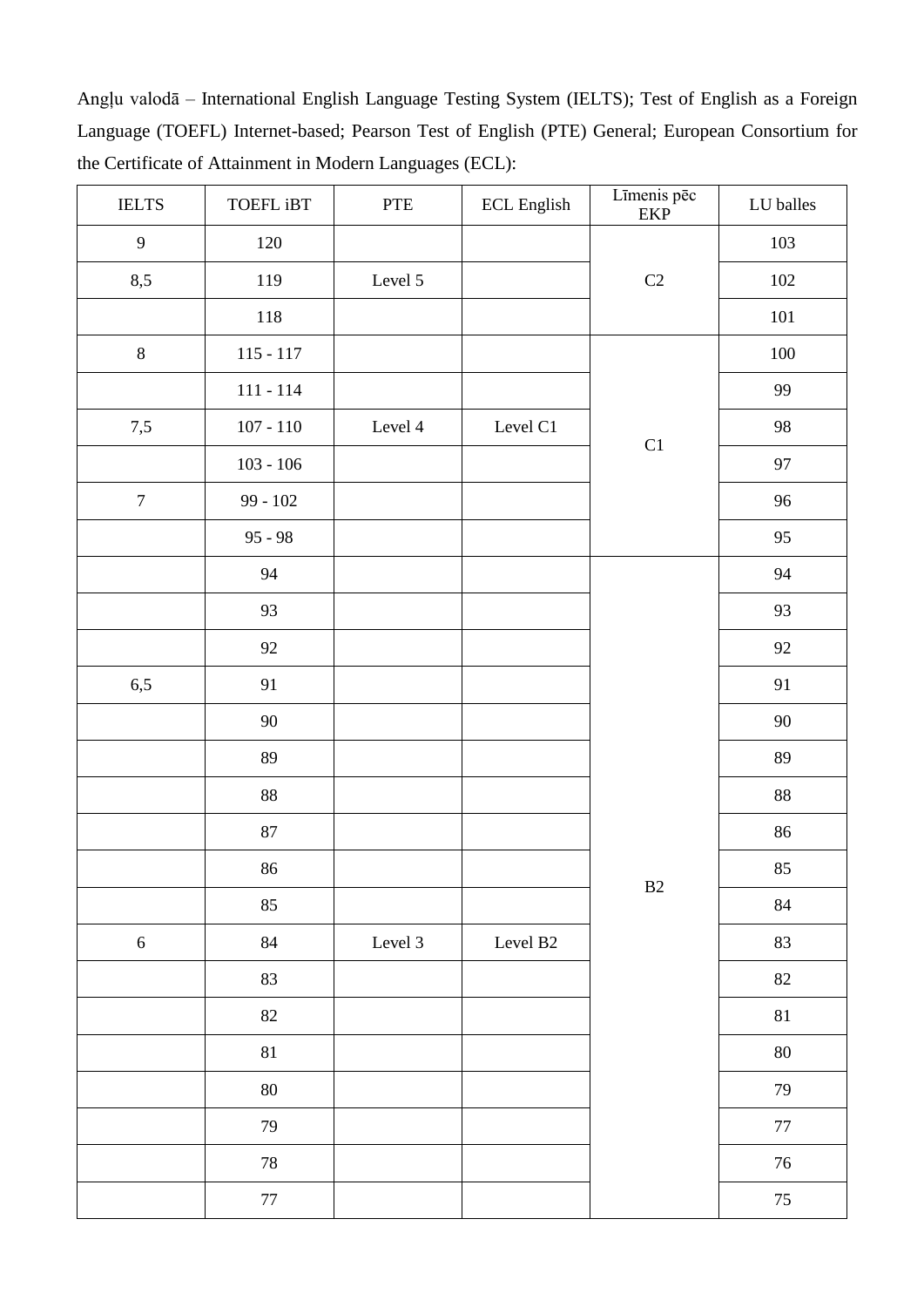| $5,5$          | $76\,$ |             |                |               | $74\,$      |
|----------------|--------|-------------|----------------|---------------|-------------|
|                | $75\,$ |             |                |               | $73\,$      |
|                | $74\,$ |             |                |               | $72\,$      |
|                | $73\,$ |             |                |               | $71\,$      |
|                | $72\,$ |             |                |               | $70\,$      |
|                | $71\,$ |             |                |               | 69          |
|                | $70\,$ |             |                |               | 68          |
|                | 69     |             |                |               | 67          |
|                | 68     |             |                |               | 66          |
| $\mathfrak{S}$ | 67     |             |                |               | 65          |
|                | 66     |             |                |               | 64          |
|                | 65     |             |                |               | 63          |
|                | 64     |             |                |               | $62\,$      |
|                | 63     |             |                |               | 61          |
|                | $62\,$ |             |                |               | $60\,$      |
|                | $61\,$ |             |                |               | 59          |
|                | $60\,$ |             |                |               | $58\,$      |
|                | 59     |             |                | $\mathbf{B}1$ | 57          |
|                | 58     |             |                |               | 56          |
| 4,5            | 57     | Level $2\,$ | Level $\rm B1$ |               | 55          |
|                | 56     |             |                |               | 54          |
|                | 55     |             |                |               | 53          |
|                | 54     |             |                |               | 52          |
|                | 53     |             |                |               | 51          |
|                | $52\,$ |             |                |               | $50\,$      |
|                | 51     |             |                |               | 49          |
|                | 50     |             |                |               | $\sqrt{48}$ |
|                | 49     |             |                |               | $47\,$      |
|                | $48\,$ |             |                |               | $46\,$      |
| $\overline{4}$ | $47\,$ |             |                |               | $45\,$      |